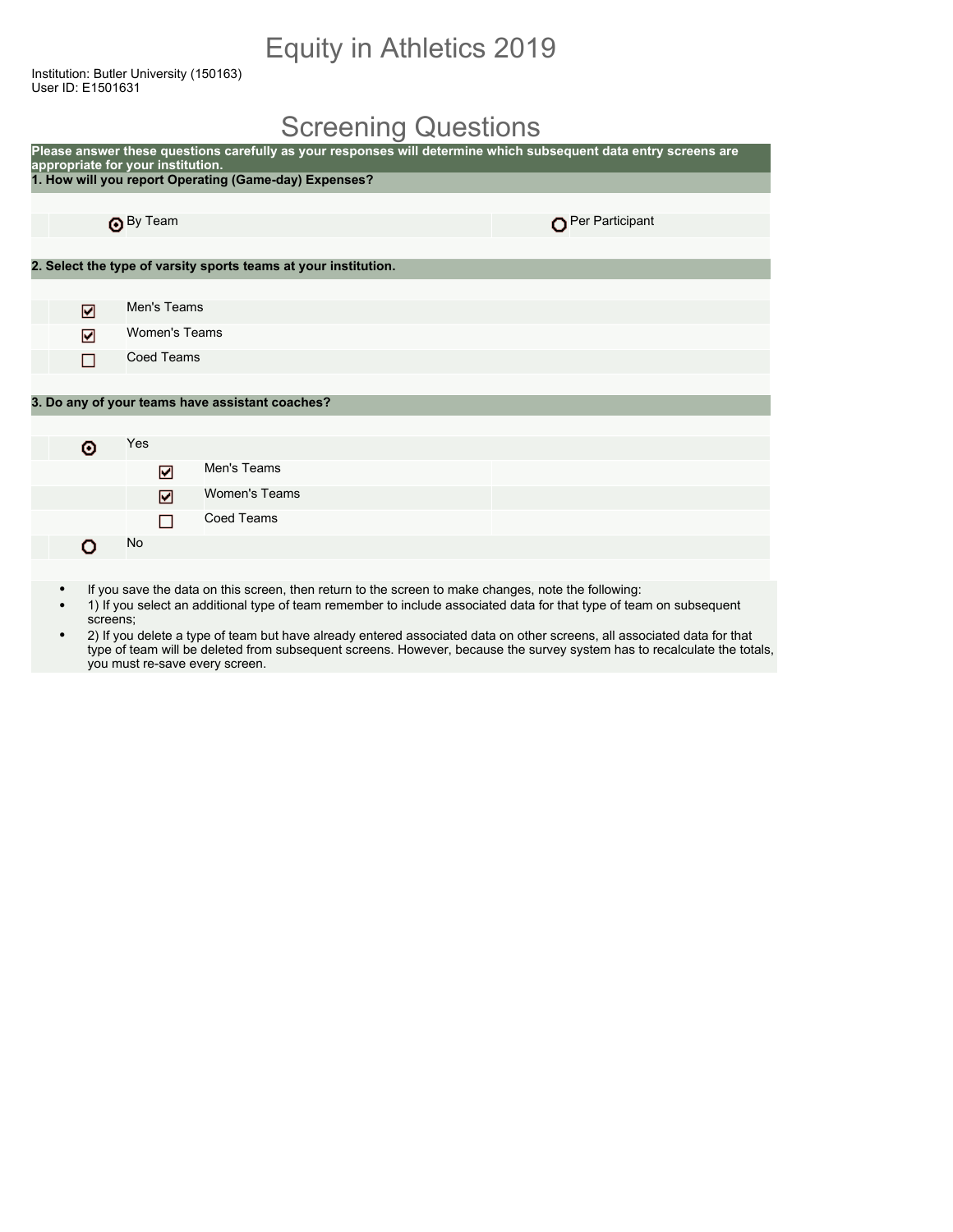## Sports Selection - Men's and Women's Teams

| Select the varsity sports teams at your institution. |       |                                                         |       |                |
|------------------------------------------------------|-------|---------------------------------------------------------|-------|----------------|
| <b>Sport</b><br>Archery                              | Men's | <b>Women'sSport</b><br>Badminton                        | Men's | <b>Women's</b> |
|                                                      | n     |                                                         |       |                |
| <b>Baseball</b>                                      | ⊡     | <b>Basketball</b>                                       | ☑     | ☑              |
| <b>Beach Volleyball</b>                              | П     | <b>Bowling</b><br>П                                     | □     | П              |
| <b>Cross Country</b>                                 | П     | Diving<br>П                                             | П     | П              |
| Equestrian                                           | П     | Fencing                                                 |       | П              |
| <b>Field Hockey</b>                                  |       | Football                                                | ☑     |                |
| Golf                                                 | ☑     | Gymnastics                                              | П     | □              |
| Ice Hockey                                           | П     | $\Box$ Lacrosse                                         | П     | ☑              |
| Rifle                                                | ▛     | Rodeo<br>П                                              |       | $\Box$         |
| Rowing                                               | П     | Sailing<br>П                                            | П     | □              |
| Skiing                                               | П     | Soccer<br>П                                             | ☑     | ☑              |
| Softball                                             |       | <b>Ø</b> Squash                                         | П     | □              |
| Swimming                                             | П     | Swimming and Diving (combined)                          | П     | □              |
| Synchronized Swimming                                |       | <b>Table Tennis</b><br>П                                | П     | □              |
| <b>Team Handball</b>                                 | П     | Tennis                                                  | ☑     | ☑              |
| Track and Field (Indoor)                             | П     | Track and Field (Outdoor)                               | П     | □              |
| Track and Field and Cross Country<br>(combined)      | ☑     | Volleyball                                              |       | ☑              |
| <b>Water Polo</b>                                    | П     | <b>Weight Lifting</b><br>П                              | П     | □              |
| Wrestling                                            | ▛     | Other Sports (Specify sports in<br>the caveat box.) $*$ |       | П              |

#### CAVEAT

The caveat on this screen is for internal use and does not appear on the EADA Dissemination Website (public site). If you want information to appear on the public site, enter it on the Athletic Participation screen.

**\*** If you indicated in the caveat box that your other sports are Dancing and/or Cheerleading, please specify in the caveat box that these are competitive varsity teams (i.e., not pep squads).

- If you save the data on this screen, then return to the screen to make changes, note the following:
- 1) If you select an additional team remember to include associated data for that sport on subsequent screens;
- 2) If you delete a sport but have already entered associated data on other screens, all associated data for that sport will be deleted from subsequent screens. However, because the survey system has to recalculate the totals, you must resave every screen.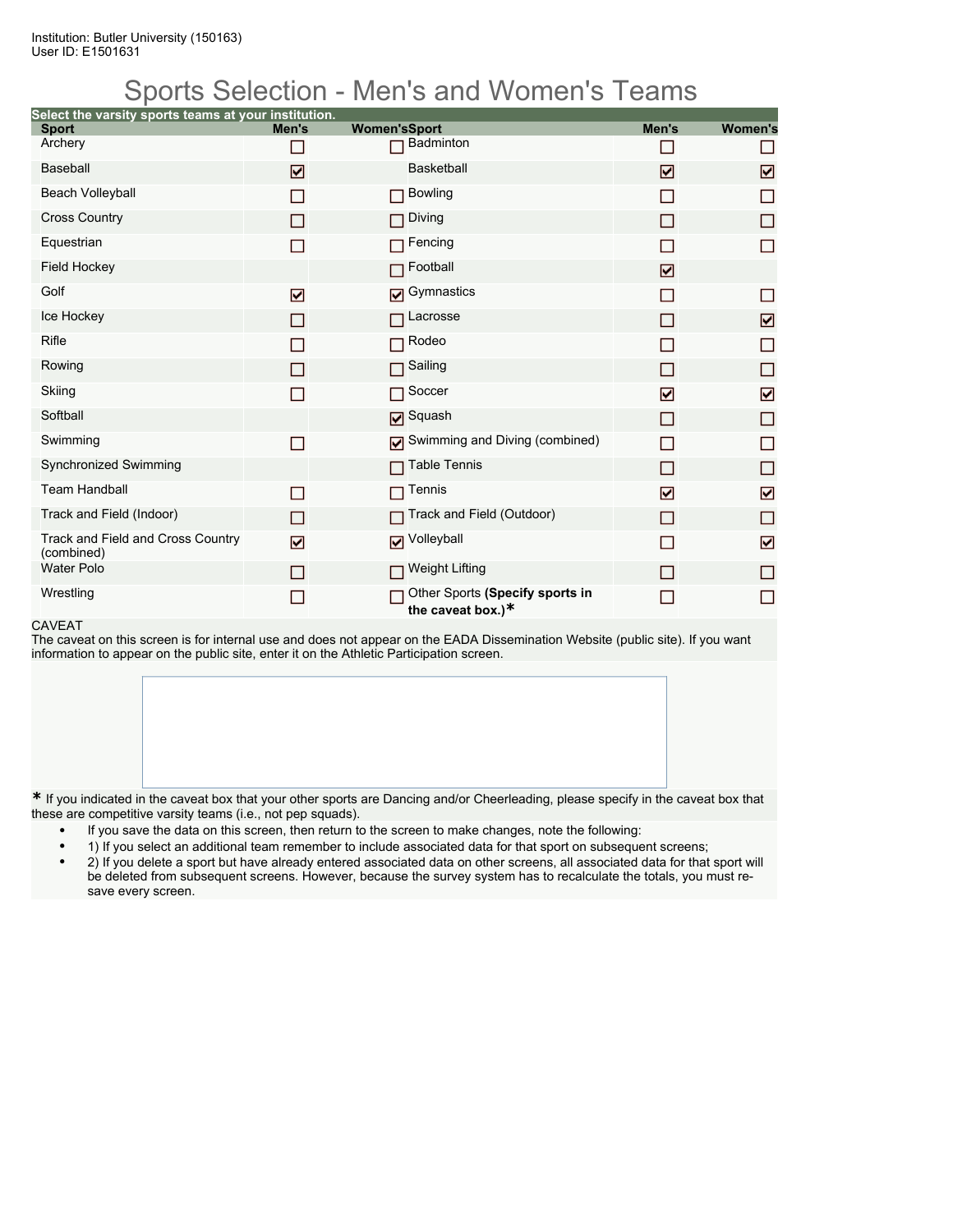## Athletics Participation - Men's and Women's Teams

**Enter the number of participants as of the day of the first scheduled contest.**

| <b>Varsity Teams</b>                                                                                                                                                | <b>Men's Teams</b> | <b>Women's Teams</b> |
|---------------------------------------------------------------------------------------------------------------------------------------------------------------------|--------------------|----------------------|
| Baseball                                                                                                                                                            | 43                 |                      |
| <b>Basketball</b>                                                                                                                                                   | 14                 | 37                   |
| Football                                                                                                                                                            | 104                |                      |
| Golf                                                                                                                                                                | 11                 | 11                   |
| Lacrosse                                                                                                                                                            |                    | 41                   |
| Soccer                                                                                                                                                              | 31                 | 35                   |
| Softball                                                                                                                                                            |                    | 24                   |
| Swimming                                                                                                                                                            |                    | 33                   |
| Tennis                                                                                                                                                              | 14                 | 11                   |
| Track and Field and Cross Country (combined)                                                                                                                        | 82                 | 73                   |
| Track and Field (Indoor)                                                                                                                                            | 33                 | 29                   |
| Track and Field (Outdoor)                                                                                                                                           | 28                 | 29                   |
| <b>Cross Country</b>                                                                                                                                                | 21                 | 15                   |
| Volleyball                                                                                                                                                          |                    | 17                   |
| Total Participants Men's and Women's Teams                                                                                                                          | 299                | 282                  |
| Unduplicated Count of Participants<br>(This is a head count. If an individual participates on more than one<br>team, count that individual only once on this line.) | 253                | 239                  |

CAVEAT

(For each men's or women's team that includes opposite sex participants, specify the number of male and the number of female students on that team in this caveat box. This does not apply for coed teams. Additionally, provide any other clarifying information here.)

> The Women's Basketball team's participants include 15 female students and 22 male students.

If you save the data on this screen, then return to the screen to make changes, please note you must re-save every screen because the survey system has to recalculate the totals.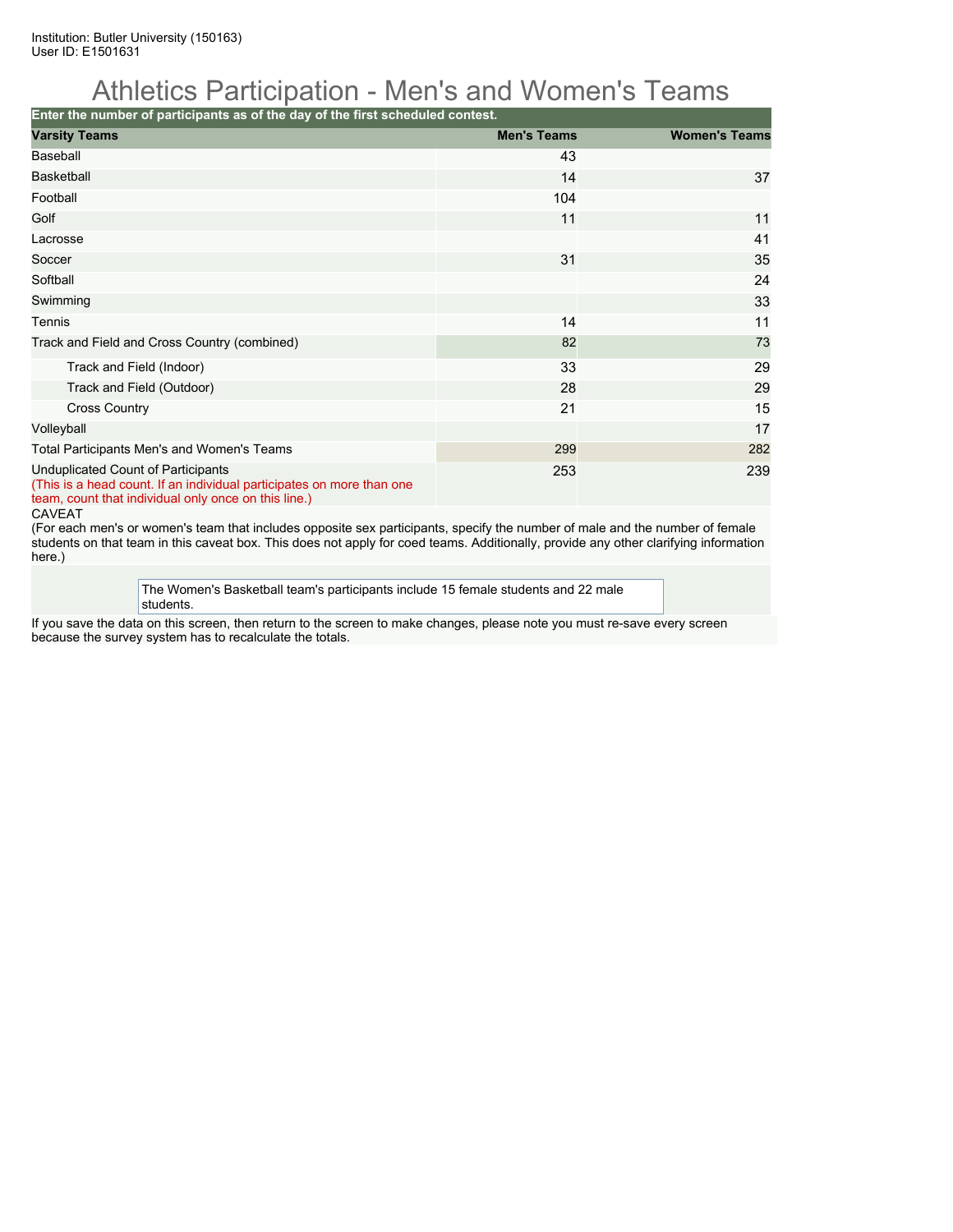## Head Coaches - Men's Teams

**For each men's team, indicate whether the head coach is male or female, was assigned to the team on a full-time or parttime basis, and whether the coach was employed by the institution on a full-time basis or on a part-time or volunteer basis, by entering a 1 in the appropriate field. The Swimming and Diving (combined) fields allow up to 2 head coaches. The Track and Field and Cross Country**

| (combined) fields allow up to 3.                             |                                                                                      |                                                                    |                                      |                                       |                                       |                                                                                |                                      |                                                      |                          |
|--------------------------------------------------------------|--------------------------------------------------------------------------------------|--------------------------------------------------------------------|--------------------------------------|---------------------------------------|---------------------------------------|--------------------------------------------------------------------------------|--------------------------------------|------------------------------------------------------|--------------------------|
|                                                              | <b>Male Head Coaches</b><br><b>Female Head Coaches</b>                               |                                                                    |                                      |                                       |                                       |                                                                                |                                      |                                                      |                          |
| Varsity Teams                                                | a<br>Full-Time<br><b>Basis</b>                                                       | Assigned Assigned to<br>to Team on Team on a<br>Part-Time<br>Basis | Full-Time<br>Institution<br>Employee | Part-Time<br>Employee or<br>Volunteer | a<br><b>Full-Time</b><br><b>Basis</b> | Assigned Assigned to<br>Institution to Team on Team on a<br>Part-Time<br>Basis | Full-Time<br>Institution<br>Employee | Part-Time<br>Institution<br>Employee or<br>Volunteer | Total<br>Head<br>Coaches |
| Baseball                                                     |                                                                                      |                                                                    |                                      |                                       |                                       |                                                                                |                                      |                                                      |                          |
| <b>Basketball</b>                                            |                                                                                      |                                                                    |                                      |                                       |                                       |                                                                                |                                      |                                                      |                          |
| Football                                                     |                                                                                      |                                                                    |                                      |                                       |                                       |                                                                                |                                      |                                                      |                          |
| Golf                                                         |                                                                                      |                                                                    |                                      |                                       |                                       |                                                                                |                                      |                                                      |                          |
| Soccer                                                       |                                                                                      |                                                                    |                                      |                                       |                                       |                                                                                |                                      |                                                      |                          |
| <b>Tennis</b>                                                |                                                                                      |                                                                    |                                      |                                       |                                       |                                                                                |                                      |                                                      |                          |
| <b>Track and Field</b><br>and Cross<br>Country<br>(combined) |                                                                                      |                                                                    |                                      |                                       |                                       |                                                                                |                                      |                                                      |                          |
| Coaching<br><b>Position Totals</b>                           | 5                                                                                    | $\overline{2}$                                                     |                                      | $\mathbf{0}$                          | 0                                     | 0                                                                              | $\Omega$                             | 0                                                    |                          |
| <b>CAVEAT</b>                                                |                                                                                      |                                                                    |                                      |                                       |                                       |                                                                                |                                      |                                                      |                          |
|                                                              | Please note that the head coaches in Golf & Track and Cross Country coach both men's |                                                                    |                                      |                                       |                                       |                                                                                |                                      |                                                      |                          |

and women's teams.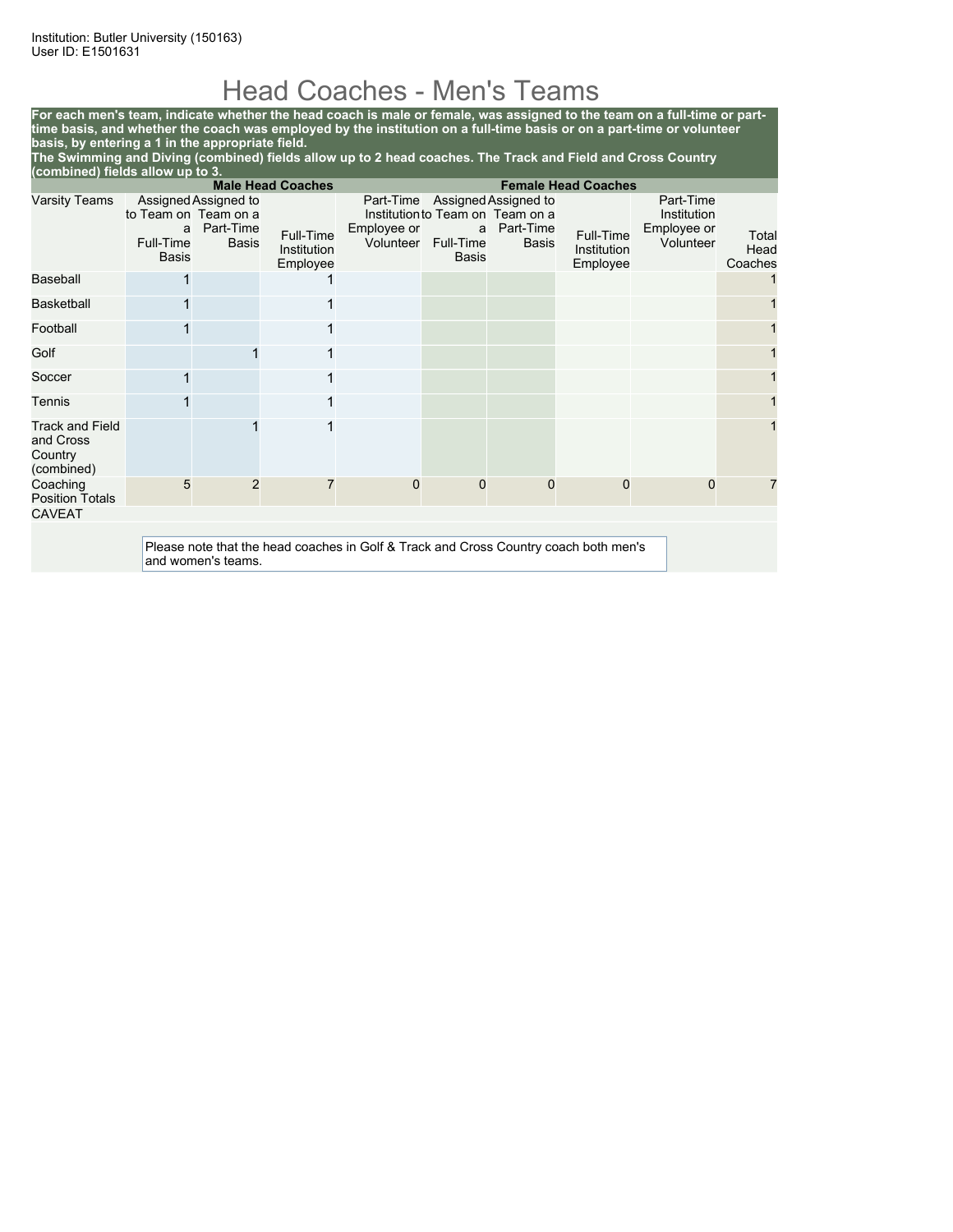# Head Coaches - Women's Teams

**For each women's team, indicate whether the head coach is male or female, was assigned to the team on a full-time or part-time basis, and whether the coach was employed by the institution on a full-time basis or on a part-time or volunteer basis, by entering a 1 in the appropriate field.**

**The Swimming and Diving (combined) fields allow up to 2 head coaches. The Track and Field and Cross Country (combined) fields allow up to 3.**

| <b>Male Head Coaches</b><br><b>Female Head Coaches</b>       |                                                        |                                                   |                                      |                                                                                                                                                                               |                                |                                                                                       |                                      |                                                      |                          |
|--------------------------------------------------------------|--------------------------------------------------------|---------------------------------------------------|--------------------------------------|-------------------------------------------------------------------------------------------------------------------------------------------------------------------------------|--------------------------------|---------------------------------------------------------------------------------------|--------------------------------------|------------------------------------------------------|--------------------------|
| <b>Varsity Teams</b>                                         | to Team on Team on a<br>a<br>Full-Time<br><b>Basis</b> | Assigned Assigned to<br>Part-Time<br><b>Basis</b> | Full-Time<br>Institution<br>Employee | Part-Time<br>Employee or<br>Volunteer                                                                                                                                         | a<br>Full-Time<br><b>Basis</b> | Assigned Assigned to<br>Institution to Team on Team on a<br>Part-Time<br><b>Basis</b> | Full-Time<br>Institution<br>Employee | Part-Time<br>Institution<br>Employee or<br>Volunteer | Total<br>Head<br>Coaches |
| <b>Basketball</b>                                            |                                                        |                                                   |                                      |                                                                                                                                                                               |                                |                                                                                       |                                      |                                                      |                          |
| Golf                                                         |                                                        |                                                   |                                      |                                                                                                                                                                               |                                |                                                                                       |                                      |                                                      |                          |
| Lacrosse                                                     |                                                        |                                                   |                                      |                                                                                                                                                                               |                                |                                                                                       |                                      |                                                      |                          |
| Soccer                                                       |                                                        |                                                   |                                      |                                                                                                                                                                               |                                |                                                                                       |                                      |                                                      |                          |
| Softball                                                     |                                                        |                                                   | 1                                    |                                                                                                                                                                               |                                |                                                                                       |                                      |                                                      |                          |
| Swimming                                                     |                                                        |                                                   |                                      |                                                                                                                                                                               |                                |                                                                                       |                                      |                                                      |                          |
| Tennis                                                       |                                                        |                                                   |                                      | 1                                                                                                                                                                             |                                |                                                                                       |                                      |                                                      |                          |
| <b>Track and Field</b><br>and Cross<br>Country<br>(combined) |                                                        |                                                   |                                      |                                                                                                                                                                               |                                |                                                                                       |                                      |                                                      |                          |
| Volleyball                                                   |                                                        |                                                   |                                      |                                                                                                                                                                               |                                |                                                                                       |                                      |                                                      |                          |
| Coaching<br><b>Position Totals</b>                           |                                                        | 3                                                 | 6                                    |                                                                                                                                                                               | 2                              | 0                                                                                     | 2                                    | 0                                                    | 9                        |
| <b>CAVEAT</b>                                                |                                                        |                                                   |                                      |                                                                                                                                                                               |                                |                                                                                       |                                      |                                                      |                          |
|                                                              |                                                        |                                                   | shared by one male and one fema      | Please note that the head coaches in Golf & Track and Cross Country coach both men's<br>and women's teams. Also please note that the head coach of women's soccer position is |                                |                                                                                       |                                      |                                                      |                          |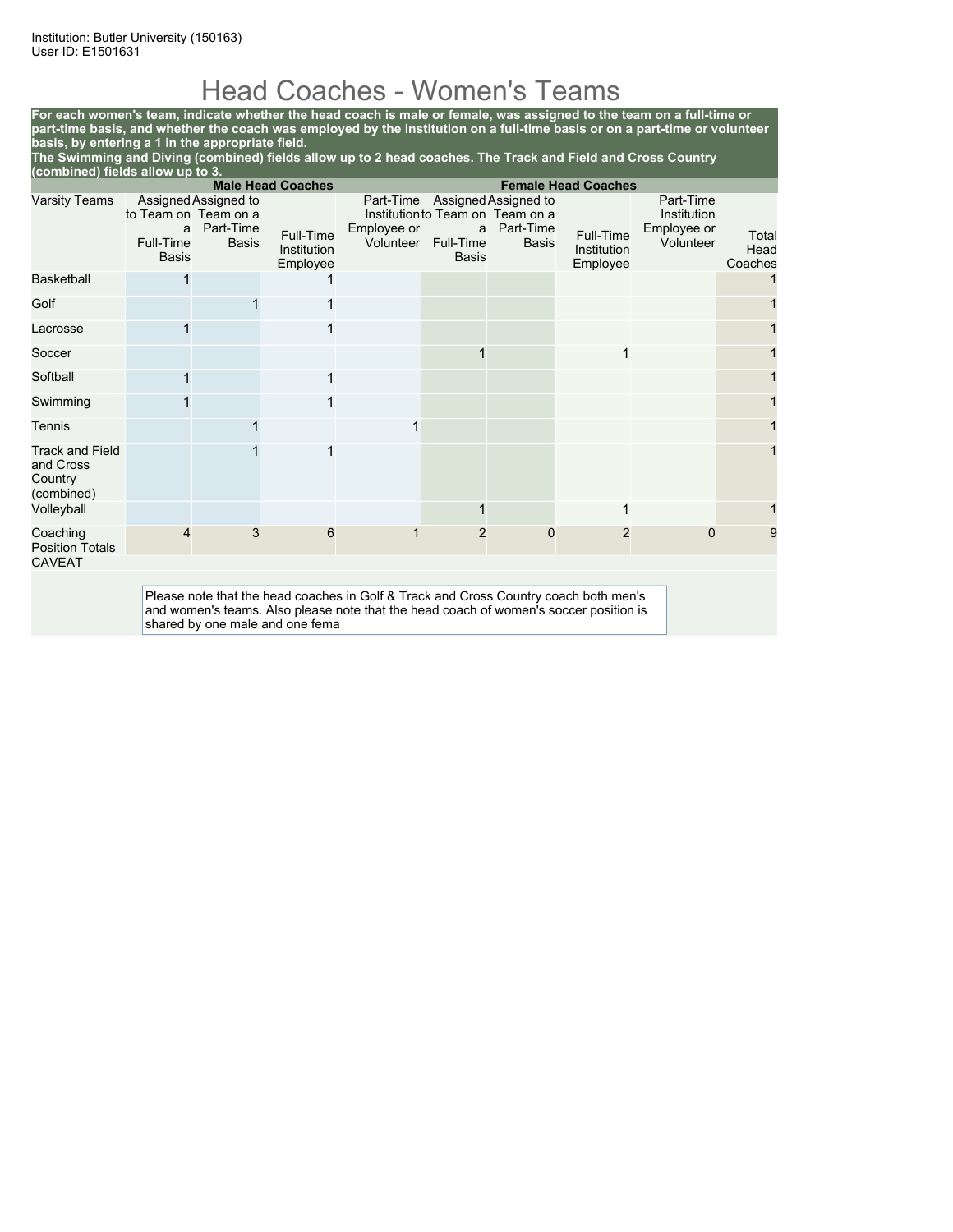# Head Coaches' Salaries - Men's and Women's Teams

| Enter only salaries and bonuses that your institution pays head coaches as compensation for coaching. Do not include<br>benefits on this screen.<br>Do not include volunteer coaches in calculating the average salary and the Full-Time Equivalent (FTE) Total. |                    |                      |
|------------------------------------------------------------------------------------------------------------------------------------------------------------------------------------------------------------------------------------------------------------------|--------------------|----------------------|
| For help calculating the FTE total click on the Instructions link on this screen.                                                                                                                                                                                |                    |                      |
|                                                                                                                                                                                                                                                                  | <b>Men's Teams</b> | <b>Women's Teams</b> |
| Average Annual Institutional Salary per Head Coaching Position (for<br>coaching duties only)                                                                                                                                                                     | 274.887            | 83.367               |
| Number of Head Coaching Positions Used to Calculate the Average                                                                                                                                                                                                  | 7                  | 9                    |
| Number of Volunteer Head Coaching Positions (Do not include these<br>coaches in your salary or FTE calculations.)                                                                                                                                                | 0                  |                      |
| Average Annual Institutional Salary per Full-time equivalent (FTE)                                                                                                                                                                                               | 93,788             |                      |
| Sum of Full-Time Equivalent (FTE) Positions Used to Calculate the<br>Average                                                                                                                                                                                     | 6.00               | 8.00                 |
| <b>CAVEAT</b>                                                                                                                                                                                                                                                    |                    |                      |
|                                                                                                                                                                                                                                                                  |                    |                      |
|                                                                                                                                                                                                                                                                  |                    |                      |
|                                                                                                                                                                                                                                                                  |                    |                      |
|                                                                                                                                                                                                                                                                  |                    |                      |
|                                                                                                                                                                                                                                                                  |                    |                      |
|                                                                                                                                                                                                                                                                  |                    |                      |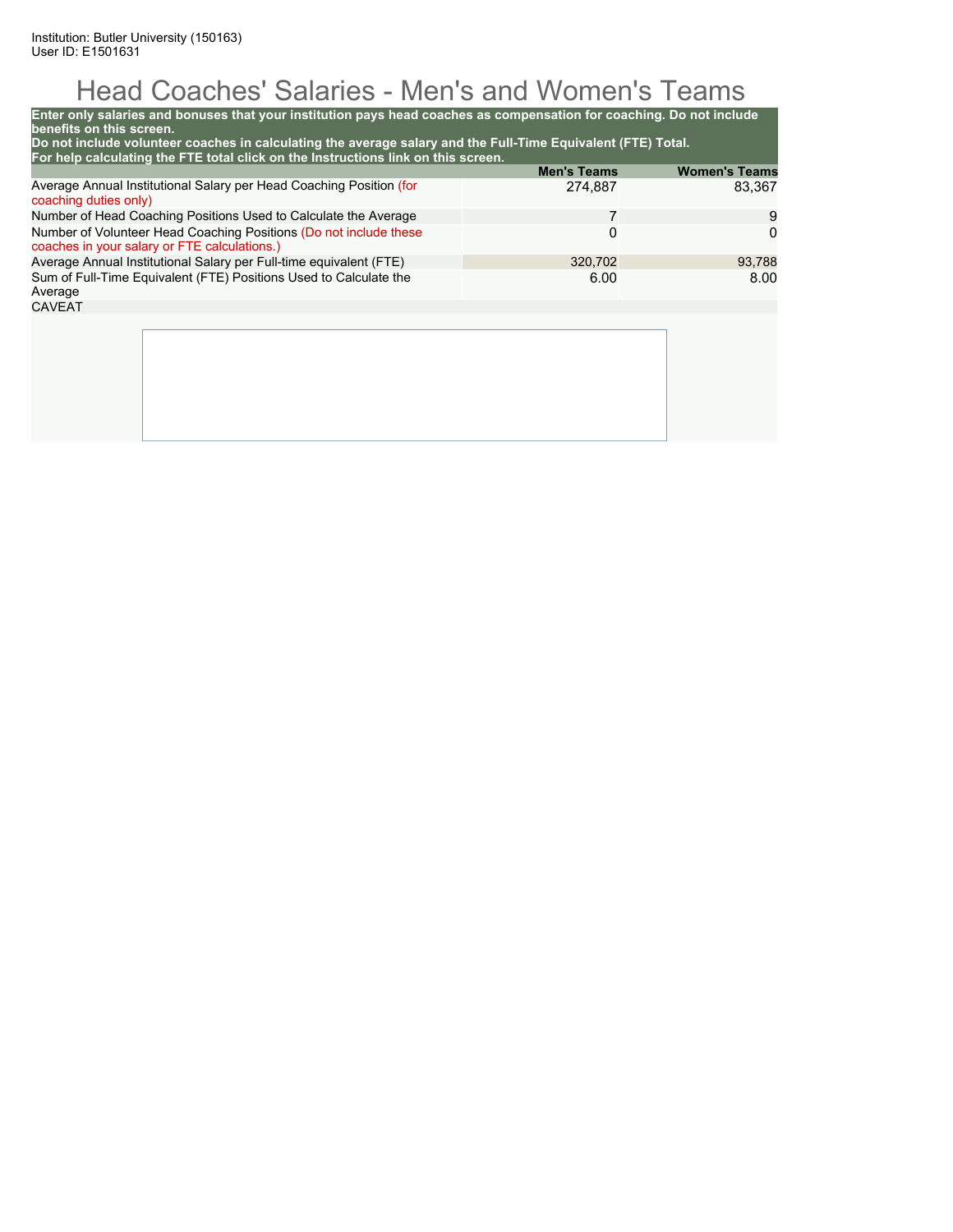# Assistant Coaches - Men's Teams

**For each men's team, indicate whether the assistant coach is male or female, was assigned to the team on a full-time or part-time basis, and whether the coach was employed by the institution on a full-time basis or on a part-time or volunteer basis, by entering a 1 in the appropriate field. Male Assistant Coaches Female Assistant Coaches**

| <b>Varsity Teams</b>                                         | on a<br>Full-Time<br><b>Basis</b> | Assigned Assigned to<br>to Team Team on a<br>Part-Time<br><b>Basis</b> | Full-Time<br>Institution<br>Employee | Part-Time<br>Institution<br>Employee or<br>Volunteer | on a<br>Full-Time<br><b>Basis</b> | Assigned Assigned to<br>to Team Team on a<br>Part-Time<br><b>Basis</b> | Full-Time<br><b>Institution</b><br>Employee | Part-Time<br>Institution<br>Employee or<br>Volunteer | Total<br>Assistant<br>Coaches |
|--------------------------------------------------------------|-----------------------------------|------------------------------------------------------------------------|--------------------------------------|------------------------------------------------------|-----------------------------------|------------------------------------------------------------------------|---------------------------------------------|------------------------------------------------------|-------------------------------|
| <b>Baseball</b>                                              |                                   | 2                                                                      |                                      | $\overline{2}$                                       |                                   |                                                                        |                                             |                                                      | 3                             |
| <b>Basketball</b>                                            | 3                                 |                                                                        | 3                                    |                                                      |                                   |                                                                        |                                             |                                                      | 3                             |
| Football                                                     | 4                                 | 5                                                                      | $\overline{4}$                       | 5                                                    |                                   |                                                                        |                                             |                                                      | 9                             |
| Golf                                                         |                                   |                                                                        |                                      |                                                      |                                   |                                                                        | 1                                           |                                                      |                               |
| Soccer                                                       | 2                                 |                                                                        | $\overline{c}$                       | 1                                                    |                                   |                                                                        |                                             |                                                      | 3                             |
| Tennis                                                       |                                   |                                                                        |                                      |                                                      |                                   |                                                                        |                                             |                                                      |                               |
| <b>Track and Field</b><br>and Cross<br>Country<br>(combined) | $\Omega$                          | 3                                                                      | $\overline{2}$                       |                                                      |                                   |                                                                        |                                             |                                                      | 3                             |
| Coaching<br><b>Position Totals</b>                           | 11                                | 11                                                                     | 13                                   | 9                                                    | $\mathbf{0}$                      |                                                                        |                                             | $\Omega$                                             | 23                            |
| <b>CAVEAT</b>                                                |                                   |                                                                        |                                      |                                                      |                                   |                                                                        |                                             |                                                      |                               |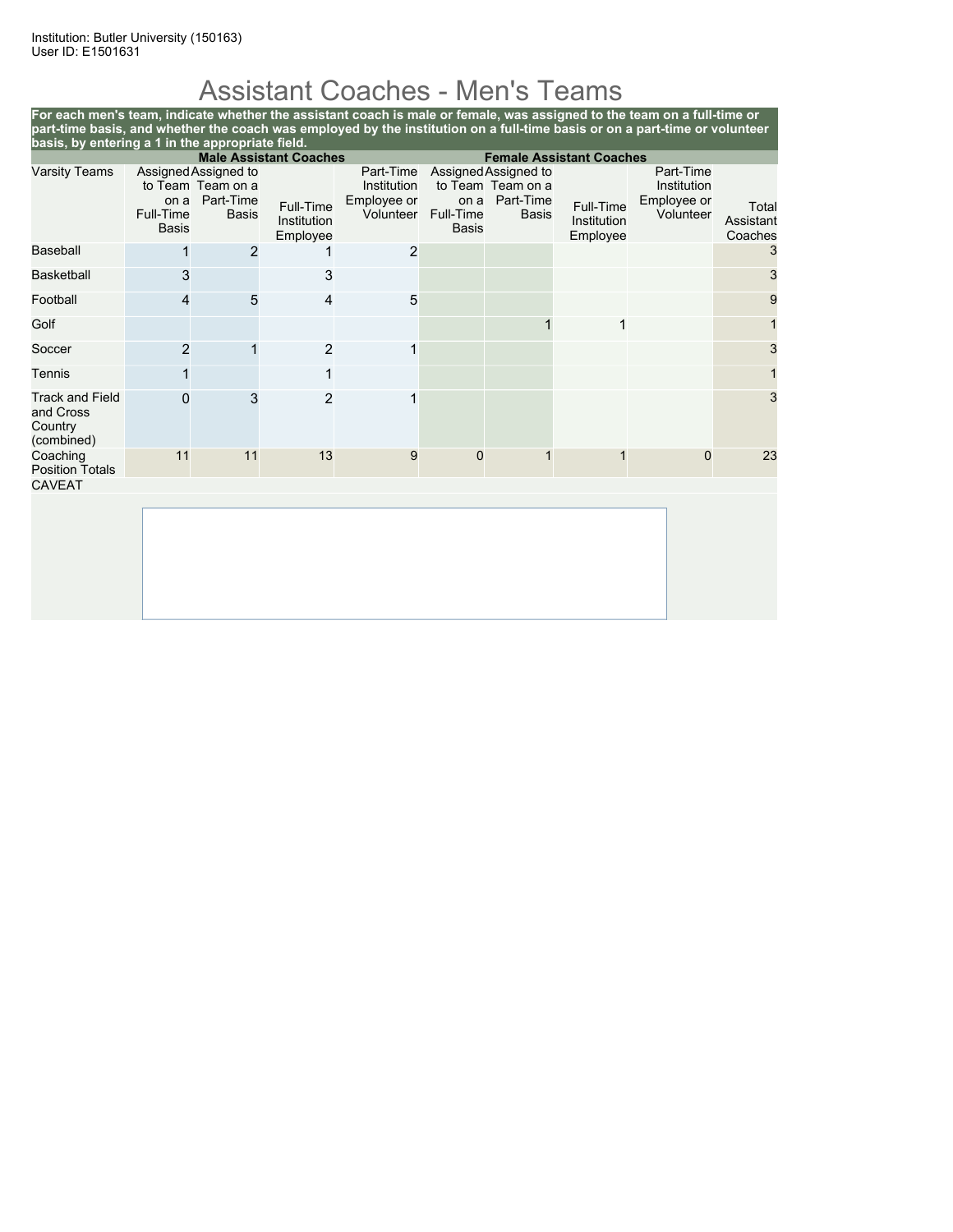# Assistant Coaches - Women's Teams

**For each women's team, indicate whether the assistant coach is male or female, was assigned to the team on a full-time or part-time basis, and whether the coach was employed by the institution on a full-time basis or on a part-time or volunteer basis, by entering a 1 in the appropriate field.**

|                                                              |                                   |                                                                        | <b>Male Assistant Coaches</b>        |                                                      |                                   |                                                                        | <b>Female Assistant Coaches</b>      |                                                      |                               |
|--------------------------------------------------------------|-----------------------------------|------------------------------------------------------------------------|--------------------------------------|------------------------------------------------------|-----------------------------------|------------------------------------------------------------------------|--------------------------------------|------------------------------------------------------|-------------------------------|
| <b>Varsity Teams</b>                                         | on a<br>Full-Time<br><b>Basis</b> | Assigned Assigned to<br>to Team Team on a<br>Part-Time<br><b>Basis</b> | Full-Time<br>Institution<br>Employee | Part-Time<br>Institution<br>Employee or<br>Volunteer | on a<br>Full-Time<br><b>Basis</b> | Assigned Assigned to<br>to Team Team on a<br>Part-Time<br><b>Basis</b> | Full-Time<br>Institution<br>Employee | Part-Time<br>Institution<br>Employee or<br>Volunteer | Total<br>Assistant<br>Coaches |
| <b>Basketball</b>                                            | 2                                 |                                                                        | 2                                    |                                                      |                                   |                                                                        |                                      |                                                      | 3                             |
| Golf                                                         |                                   |                                                                        |                                      |                                                      |                                   |                                                                        |                                      |                                                      |                               |
| Lacrosse                                                     |                                   |                                                                        |                                      |                                                      |                                   |                                                                        |                                      | 1                                                    | $\overline{2}$                |
| Soccer                                                       | $\overline{2}$                    |                                                                        | $\overline{2}$                       |                                                      |                                   |                                                                        |                                      |                                                      | 3                             |
| Softball                                                     |                                   |                                                                        |                                      |                                                      |                                   |                                                                        |                                      | 1                                                    | $\overline{2}$                |
| Swimming                                                     |                                   |                                                                        |                                      |                                                      | $\mathbf{0}$                      | $\overline{2}$                                                         | 0                                    | 2                                                    | $\overline{c}$                |
| Tennis                                                       |                                   |                                                                        |                                      |                                                      |                                   |                                                                        |                                      | 1                                                    | $\mathbf{1}$                  |
| <b>Track and Field</b><br>and Cross<br>Country<br>(combined) | $\mathbf{0}$                      | 3                                                                      | 2                                    |                                                      |                                   |                                                                        |                                      |                                                      | 3                             |
| Volleyball                                                   |                                   | 1                                                                      |                                      | $\mathbf{1}$                                         |                                   |                                                                        |                                      |                                                      | $\overline{2}$                |
| Coaching<br><b>Position Totals</b><br><b>CAVEAT</b>          | 4                                 | 5                                                                      | 6                                    | 3                                                    | 4                                 | 6                                                                      | 5                                    | 5                                                    | 19                            |
|                                                              |                                   |                                                                        |                                      |                                                      |                                   |                                                                        |                                      |                                                      |                               |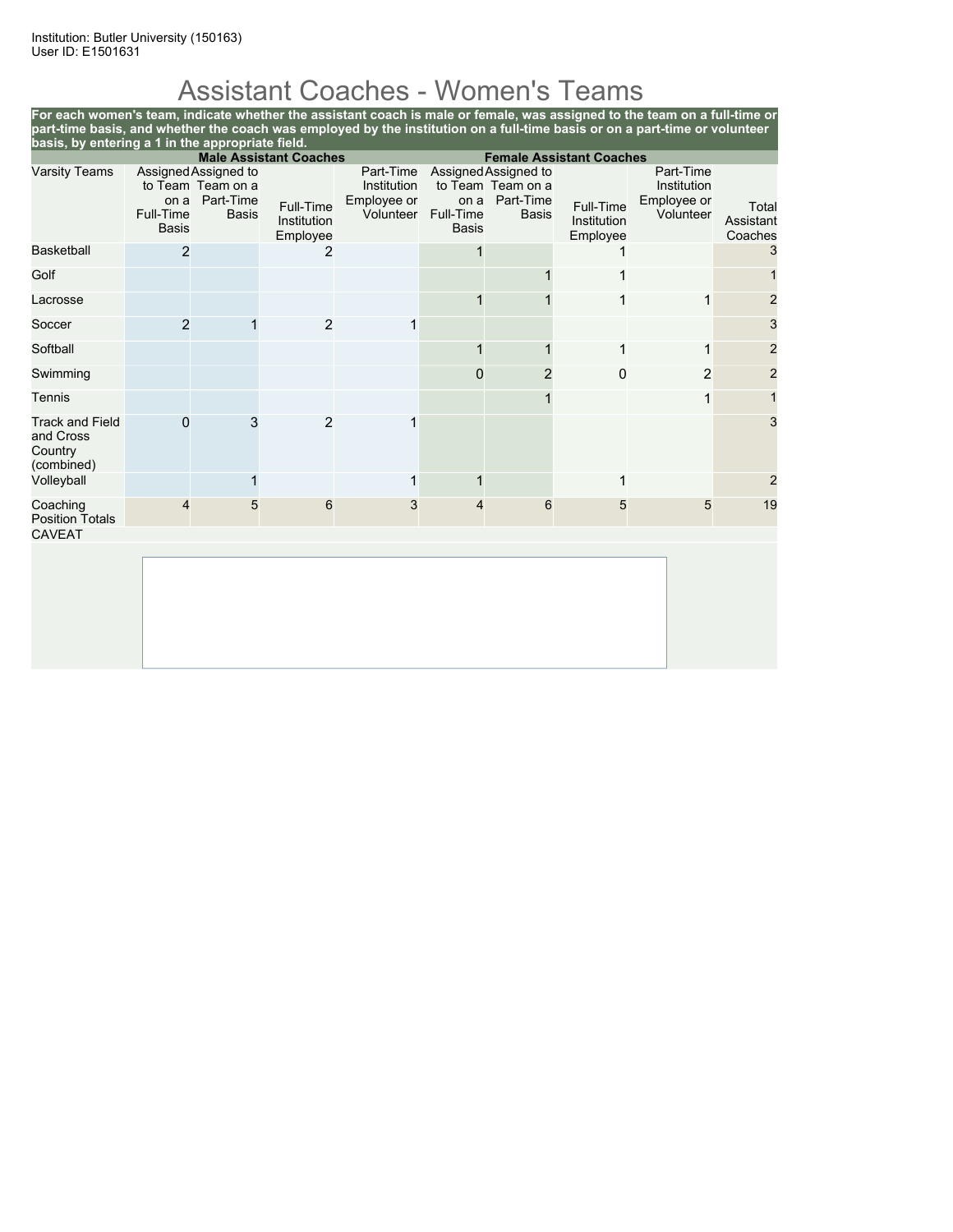# Assistant Coaches' Salaries - Men's and Women's Teams

| Enter only salaries and bonuses that your institution pays assistant coaches as compensation for coaching. Do not<br>include benefits on this screen.<br>Do not include volunteer coaches in calculating the average salary and the Full-Time Equivalent (FTE) Total. |                    |                      |
|-----------------------------------------------------------------------------------------------------------------------------------------------------------------------------------------------------------------------------------------------------------------------|--------------------|----------------------|
| For help calculating the FTE total click on the Instructions link on this screen.                                                                                                                                                                                     | <b>Men's Teams</b> | <b>Women's Teams</b> |
| Average Annual Institutional Salary per Assistant Coaching Position (for<br>coaching duties only)                                                                                                                                                                     | 54,785             | 34,437               |
| Number of Assistant Coaching Positions Used to Calculate the Average                                                                                                                                                                                                  | 20                 | 15                   |
| Number of Volunteer Assistant Coaching Positions (Do not include these<br>coaches in your salary or FTE calculations.)                                                                                                                                                | 3                  | 4                    |
| Average Annual Institutional Salary per Full-time equivalent (FTE)                                                                                                                                                                                                    | 44,918             |                      |
| Sum of Full-Time Equivalent (FTE) Positions Used to Calculate the Average                                                                                                                                                                                             | 15.50              | 11.50                |
| <b>CAVEAT</b>                                                                                                                                                                                                                                                         |                    |                      |
|                                                                                                                                                                                                                                                                       |                    |                      |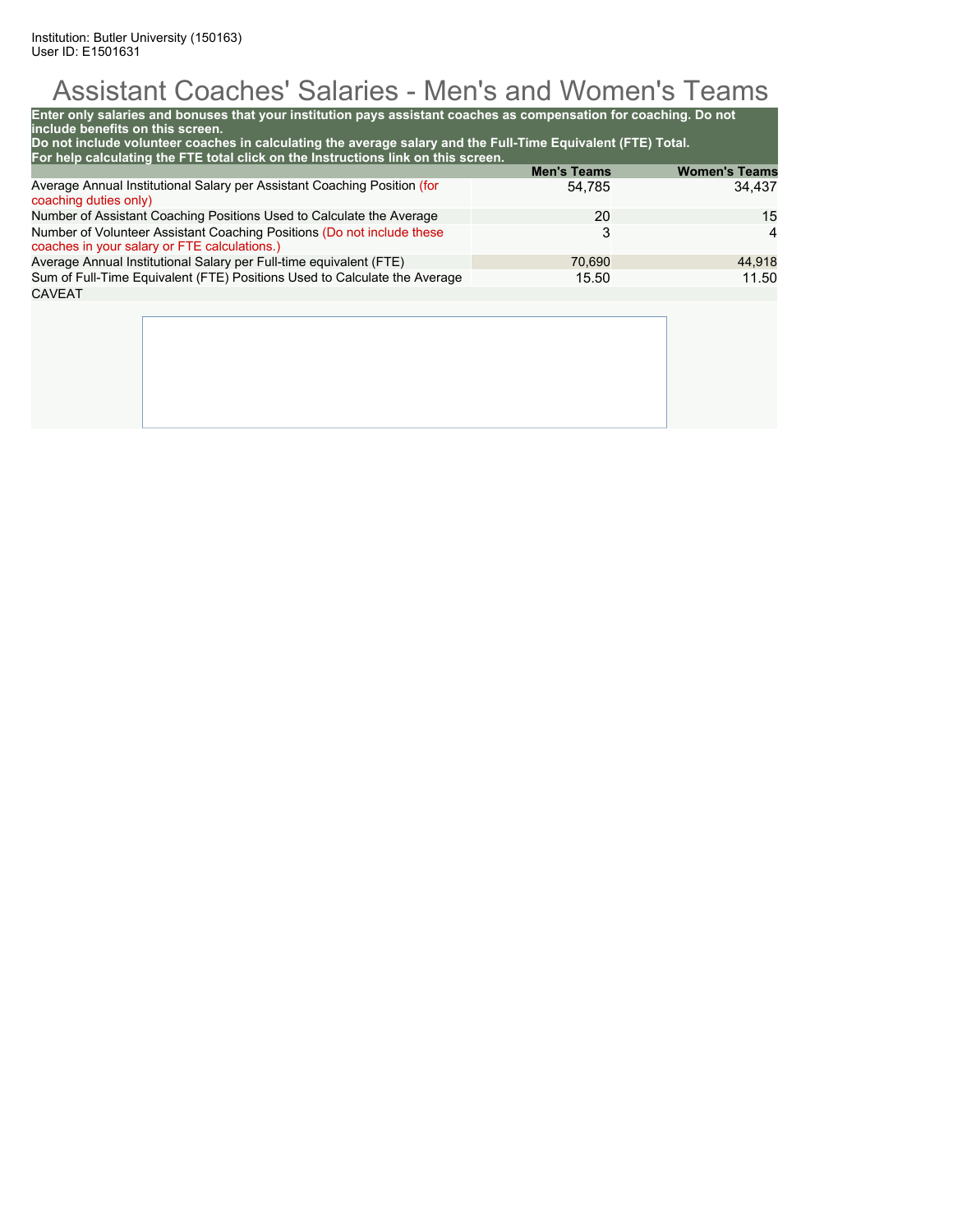#### Athletically Related Student Aid - Men's and Women's Teams

| not have any aid to report, enter a 0. | Athletically related student aid is any scholarship, grant, or other form of financial assistance, offered by an institution,<br>the terms of which require the recipient to participate in a program of intercollegiate athletics at the institution. Other<br>student aid, of which a student-athlete simply happens to be the recipient, is not athletically related student aid. If you do |                      |              |
|----------------------------------------|------------------------------------------------------------------------------------------------------------------------------------------------------------------------------------------------------------------------------------------------------------------------------------------------------------------------------------------------------------------------------------------------|----------------------|--------------|
|                                        | <b>Men's Teams</b>                                                                                                                                                                                                                                                                                                                                                                             | <b>Women's Teams</b> | <b>Total</b> |
| Amount of Aid                          | 2.913.354                                                                                                                                                                                                                                                                                                                                                                                      | 3.020.029            | 5,933,383    |
| Ratio (percent)                        | 49                                                                                                                                                                                                                                                                                                                                                                                             | 51                   | 100%         |
| <b>CAVEAT</b>                          |                                                                                                                                                                                                                                                                                                                                                                                                |                      |              |
|                                        |                                                                                                                                                                                                                                                                                                                                                                                                |                      |              |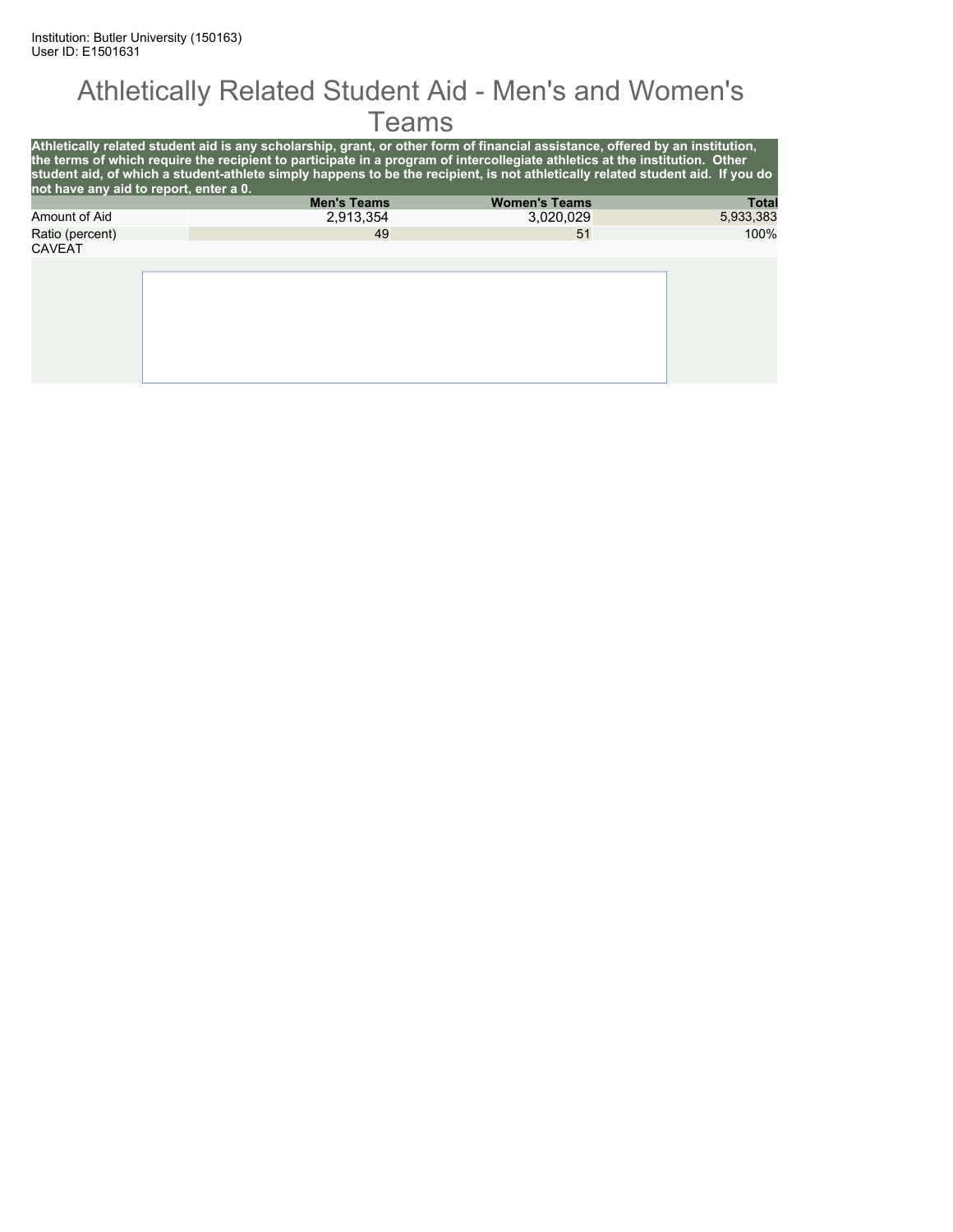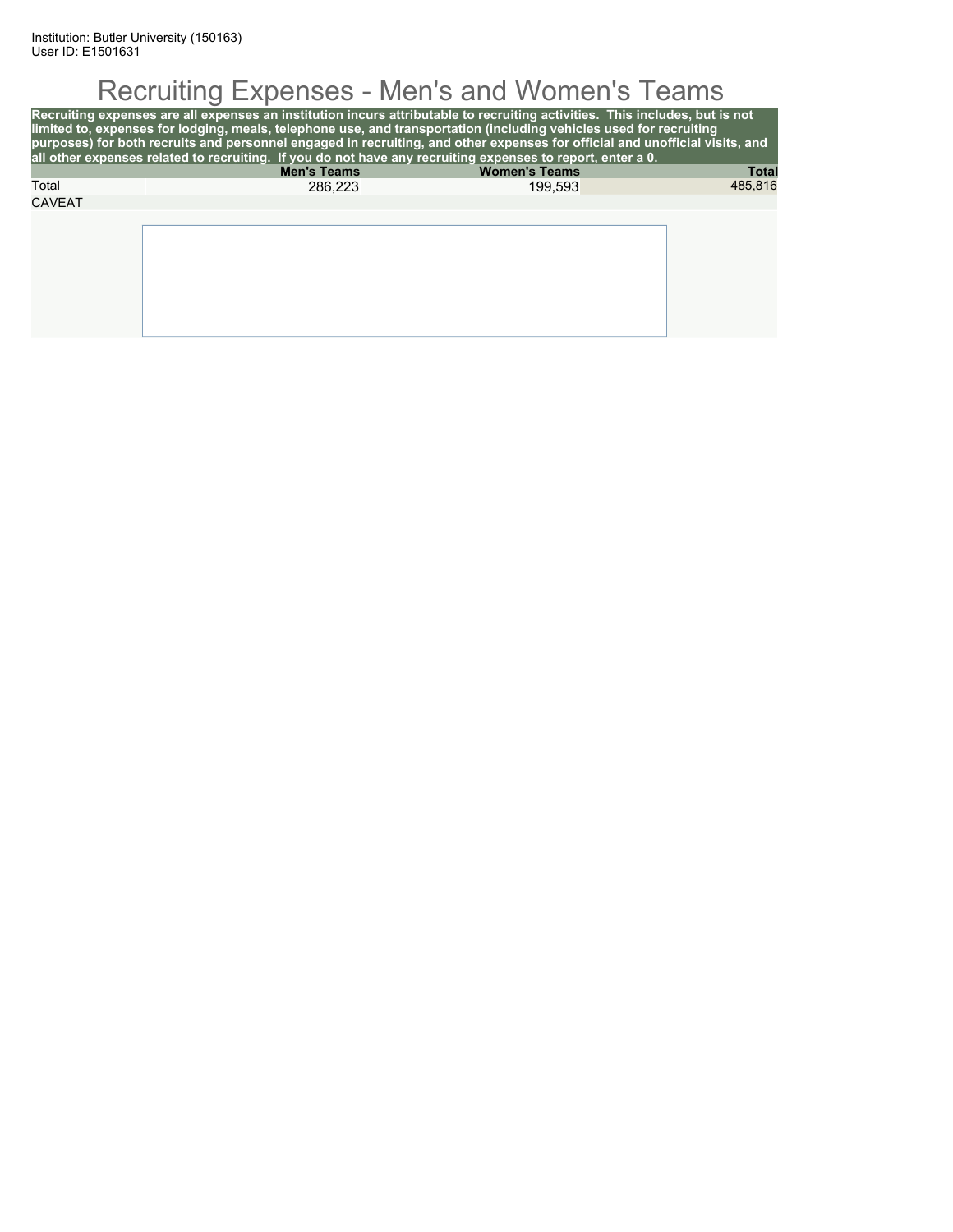### Operating (Game-Day) Expenses - Men's and Women's Teams by Team

**Operating expenses are all expenses an institution incurs attributable to home, away, and neutral-site intercollegiate athletic contests (commonly known as "game-day expenses"), for (A) Lodging, meals, transportation, uniforms, and equipment for coaches, team members, support staff (including, but not limited to team managers and trainers), and others; and (B) Officials.**

**For a sport with a men's team and a women's team that have a combined budget, click here for special instructions. Report actual numbers, not budgeted or estimated numbers. Please do not round beyond the next dollar.**

|                                                                      |                     | <b>Men's Teams</b>                                            |           |                             | <b>Women's Teams</b>                                          |                |                                                     |
|----------------------------------------------------------------------|---------------------|---------------------------------------------------------------|-----------|-----------------------------|---------------------------------------------------------------|----------------|-----------------------------------------------------|
| <b>Varsity Teams</b>                                                 | <b>Participants</b> | <b>Operating</b><br><b>Expenses per</b><br><b>Participant</b> |           | <b>By Team Participants</b> | <b>Operating</b><br><b>Expenses per</b><br><b>Participant</b> | <b>By Team</b> | <b>Total</b><br><b>Operating</b><br><b>Expenses</b> |
| <b>Basketball</b>                                                    | 14                  | 76,971                                                        | 1,077,590 | 37                          | 10,441                                                        | 386,303        | 1,463,893                                           |
| Football                                                             | 104                 | 3,370                                                         | 350.436   |                             |                                                               |                | 350,436                                             |
| Baseball                                                             | 43                  | 9,163                                                         | 394.000   |                             |                                                               |                | 394,000                                             |
| Golf                                                                 | 11                  | 3,846                                                         | 42,303    | 11                          | 5,583                                                         | 61.416         | 103,719                                             |
| Lacrosse                                                             |                     |                                                               |           | 41                          | 4,153                                                         | 170,290        | 170,290                                             |
| Soccer                                                               | 31                  | 6,180                                                         | 191,583   | 35                          | 7,359                                                         | 257.559        | 449,142                                             |
| Softball                                                             |                     |                                                               |           | 24                          | 9,494                                                         | 227.862        | 227,862                                             |
| Swimming                                                             |                     |                                                               |           | 33                          | 2,834                                                         | 93.519         | 93,519                                              |
| Tennis                                                               | 14                  | 5,990                                                         | 83,864    | 11                          | 4,529                                                         | 49.824         | 133,688                                             |
| Track and Field and<br><b>Cross Country</b><br>(combined)            | 82                  | 1,602                                                         | 131,386   | 73                          | 1,547                                                         | 112.964        | 244,350                                             |
| Volleyball                                                           |                     |                                                               |           | 17                          | 9,415                                                         | 160.050        | 160,050                                             |
| <b>Total Operating</b><br>Expenses Men's and<br><b>Women's Teams</b> | 299                 |                                                               | 2,271,162 | 282                         |                                                               | 1,519,787      | 3,790,949                                           |
| <b>CAVEAT</b>                                                        |                     |                                                               |           |                             |                                                               |                |                                                     |

**Note: This screen is for game-day expenses only.**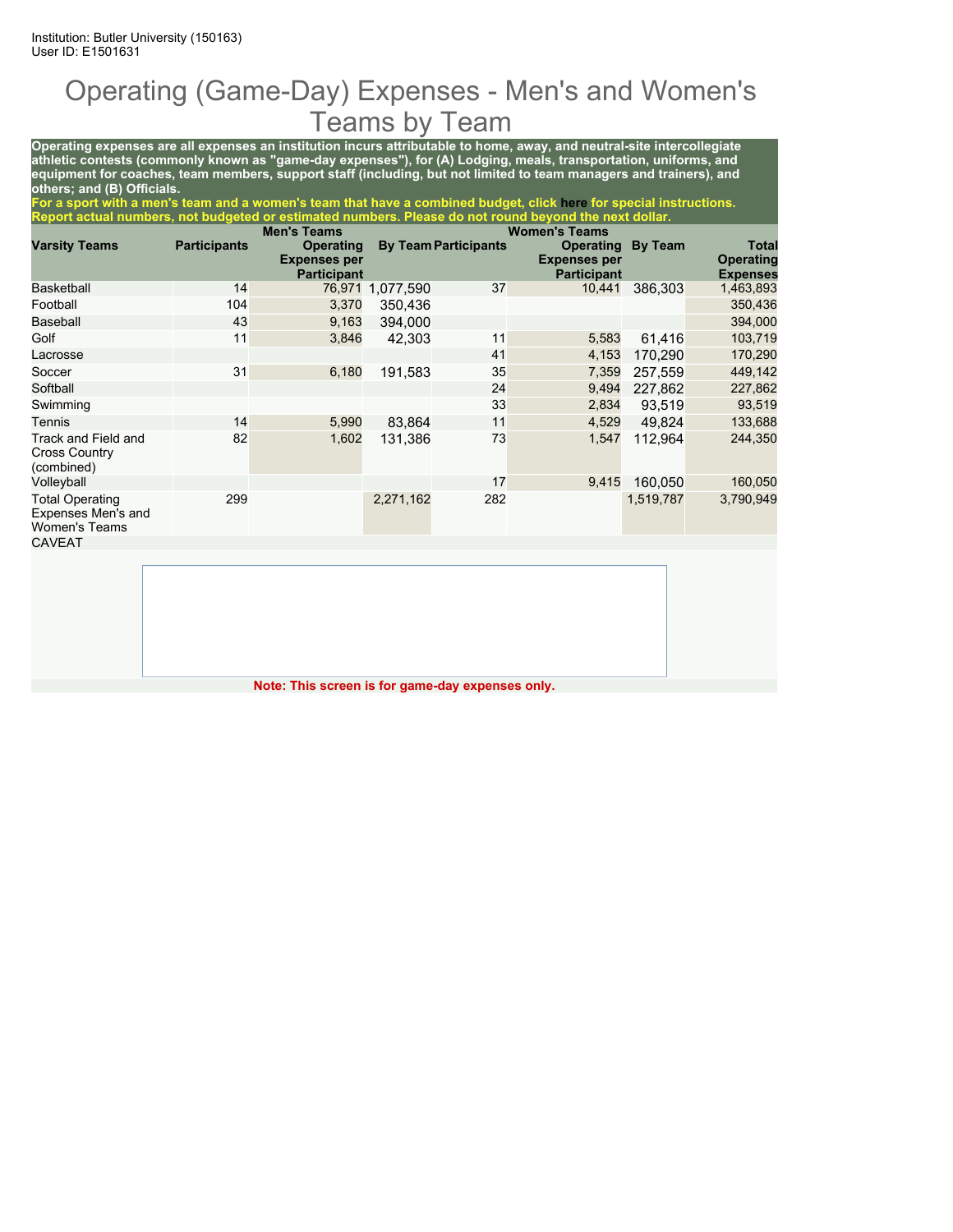# Total Expenses - Men's and Women's Teams

**Enter all expenses attributable to intercollegiate athletic activities. This includes appearance guarantees and options, athletically related student aid, contract services, equipment, fundraising activities, operating expenses, promotional activities, recruiting expenses, salaries and benefits, supplies, travel, and any other expenses attributable to intercollegiate athletic activities.**

| Report actual numbers, not budgeted or estimated numbers. Please do not round beyond the next dollar. |                    |                      |            |
|-------------------------------------------------------------------------------------------------------|--------------------|----------------------|------------|
| <b>Varsity Teams</b>                                                                                  | <b>Men's Teams</b> | <b>Women's Teams</b> | Total      |
| <b>Basketball</b>                                                                                     | 5,760,815          | 2,192,079            | 7,952,894  |
| Football                                                                                              | 1,068,454          |                      | 1,068,454  |
| Baseball                                                                                              | 1.309.914          |                      | 1,309,914  |
| Golf                                                                                                  | 386.417            | 203,237              | 589,654    |
| Lacrosse                                                                                              |                    | 545,505              | 545,505    |
| Soccer                                                                                                | 1,151,901          | 1,325,600            | 2,477,501  |
| Softball                                                                                              |                    | 837,163              | 837,163    |
| Swimming                                                                                              |                    | 195.114              | 195,114    |
| Tennis                                                                                                | 423,065            | 176.825              | 599,890    |
| Track and Field and Cross Country (combined)                                                          | 614.581            | 484.609              | 1,099,190  |
| Volleyball                                                                                            |                    | 950.276              | 950,276    |
| Total Expenses of all Sports, Except Football and Basketball,<br>Combined                             | 3,885,878          | 4,718,329            | 8,604,207  |
| Total Expenses Men's and Women's Teams                                                                | 10,715,147         | 6,910,408            | 17,625,555 |
| Not Allocated by Gender/Sport (Expenses not attributable to a<br>particular sport or sports)          |                    |                      | 8,338,853  |
| <b>Grand Total Expenses</b>                                                                           |                    |                      | 25,964,408 |
| CAVEAT                                                                                                |                    |                      |            |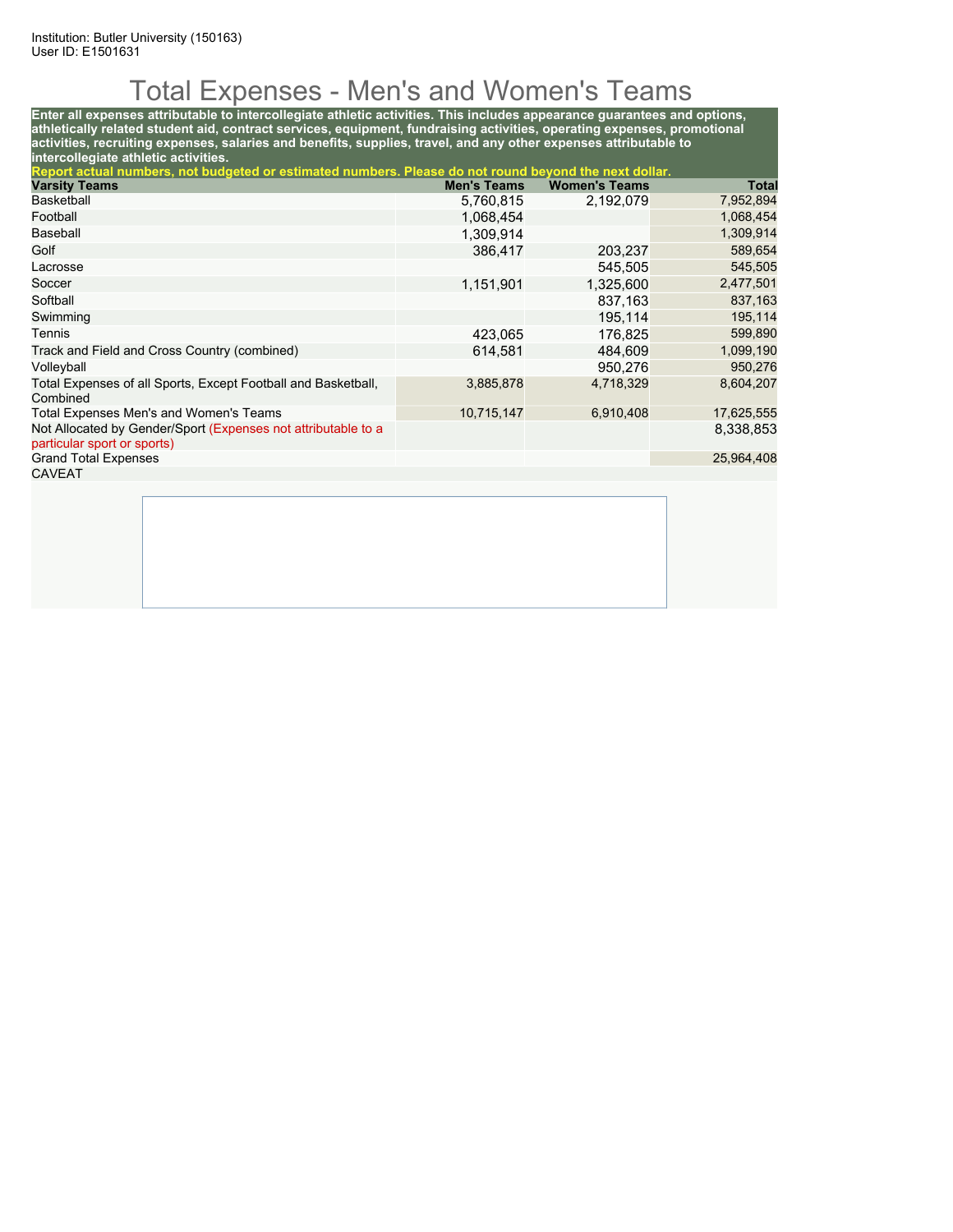# Total Revenues - Men's and Women's Teams

#### **Your total revenues must cover your total expenses.**

**Enter all revenues attributable to intercollegiate athletic activities. This includes revenues from appearance guarantees and options, an athletic conference, tournament or bowl games, concessions, contributions from alumni and others, institutional support, program advertising and sales, radio and television, royalties, signage and other sponsorships, sport camps, state or other government support, student activity fees, ticket and luxury box sales, and any other revenues attributable to intercollegiate athletic activities.**

| Report actual numbers, not budgeted or estimated numbers. Please do not round beyond the next dollar. |                    |                      |            |  |  |  |
|-------------------------------------------------------------------------------------------------------|--------------------|----------------------|------------|--|--|--|
| <b>Varsity Teams</b>                                                                                  | <b>Men's Teams</b> | <b>Women's Teams</b> | Total      |  |  |  |
| <b>Basketball</b>                                                                                     | 8,228,482          | 2,165,945            | 10,394,427 |  |  |  |
| Football                                                                                              | 1,048,440          |                      | 1,048,440  |  |  |  |
| Baseball                                                                                              | 1,372,402          |                      | 1,372,402  |  |  |  |
| Golf                                                                                                  | 420.448            | 235,487              | 655,935    |  |  |  |
| Lacrosse                                                                                              |                    | 553.430              | 553,430    |  |  |  |
| Soccer                                                                                                | 1,144,154          | 1,352,613            | 2,496,767  |  |  |  |
| Softball                                                                                              |                    | 856.018              | 856,018    |  |  |  |
| Swimming                                                                                              |                    | 210.782              | 210,782    |  |  |  |
| Tennis                                                                                                | 428.690            | 202,928              | 631,618    |  |  |  |
| Track and Field and Cross Country (combined)                                                          | 601,113            | 504,842              | 1,105,955  |  |  |  |
| Volleyball                                                                                            |                    | 955.601              | 955,601    |  |  |  |
| Total Revenues of all Sports, Except Football and Basketball,<br>Combined                             | 3,966,807          | 4,871,701            | 8,838,508  |  |  |  |
| Total Revenues Men's and Women's Teams                                                                | 13,243,729         | 7,037,646            | 20,281,375 |  |  |  |
| Not Allocated by Gender/Sport (Revenues not attributable to a<br>particular sport or sports)          |                    |                      | 6,406,998  |  |  |  |
| Grand Total for all Teams (includes by team and not allocated<br>by gender/sport)                     |                    |                      | 26,688,373 |  |  |  |
| <b>CAVEAT</b>                                                                                         |                    |                      |            |  |  |  |
|                                                                                                       |                    |                      |            |  |  |  |

Please note that Total Revenues - Not Allocated by Gender/Sport differs from the Statement of Revenue and Expenditures - Unaudited due to Direct Institutional Support. There is an Intra-Athletic transfer from non-program to other sports which is not listed on the EADA Survey.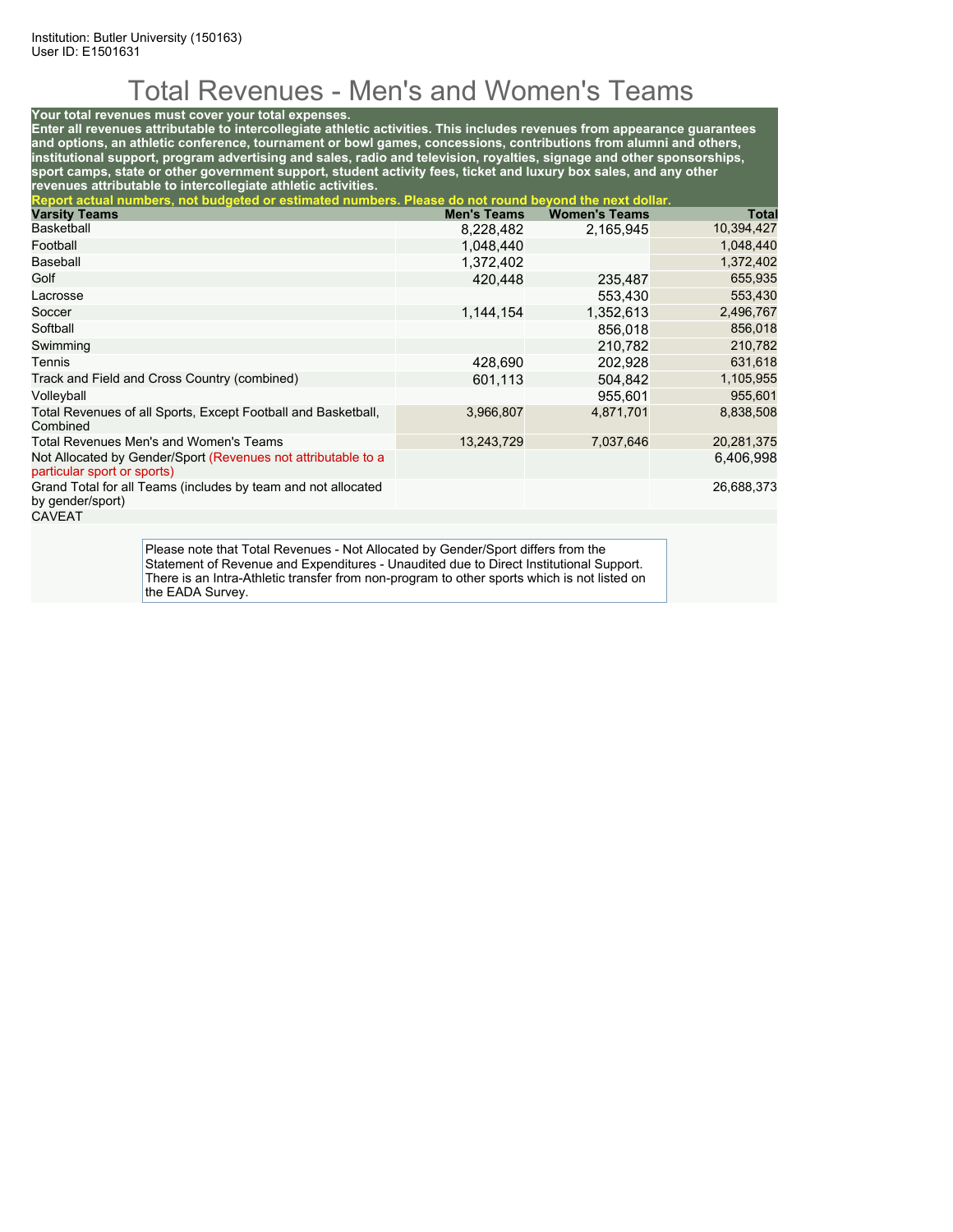### Summary - Men's and Women's Teams

**Your Grand Total Revenues must be equal to or greater than your Grand Total Expenses or you will not be able to lock**

| your survey. |                                                                             |            |                                  |            |  |  |  |
|--------------|-----------------------------------------------------------------------------|------------|----------------------------------|------------|--|--|--|
|              |                                                                             |            | <b>Men's Teams Women's Teams</b> | Total      |  |  |  |
|              | <b>Total of Head Coaches' Salaries</b>                                      | 1,924,209  | 750,303                          | 2,674,512  |  |  |  |
|              | 2 Total of Assistant Coaches' Salaries                                      | 1,095,700  | 516,555                          | 1,612,255  |  |  |  |
| 3            | Total Salaries (Lines 1+2)                                                  | 3.019.909  | 1.266.858                        | 4.286.767  |  |  |  |
| 4            | <b>Athletically Related Student Aid</b>                                     | 2,913,354  | 3,020,029                        | 5,933,383  |  |  |  |
| 5            | <b>Recruiting Expenses</b>                                                  | 286,223    | 199,593                          | 485,816    |  |  |  |
| 6            | Operating (Game-Day) Expenses                                               | 2,271,162  | 1,519,787                        | 3,790,949  |  |  |  |
|              | 7 Summary of Subset Expenses (Lines 3+4+5+6)                                | 8,490,648  | 6.006.267                        | 14,496,915 |  |  |  |
| 8            | <b>Total Expenses for Teams</b>                                             | 10,715,147 | 6,910,408                        | 17,625,555 |  |  |  |
| 9            | Total Expenses for Teams Minus Subset Expenses (Line 8 - Line 7)            | 2,224,499  | 904.141                          | 3.128.640  |  |  |  |
|              | 10 Not Allocated Expenses                                                   |            |                                  | 8,338,853  |  |  |  |
|              | 11 Grand Total Expenses (Lines 8+10)                                        |            |                                  | 25,964,408 |  |  |  |
|              | 12 Total Revenues for Teams                                                 | 13,243,729 | 7,037,646                        | 20,281,375 |  |  |  |
|              | 13 Not Allocated Revenues                                                   |            |                                  | 6,406,998  |  |  |  |
|              | 14 Grand Total Revenues (Lines 12+13)                                       |            |                                  | 26,688,373 |  |  |  |
|              | 15 Total Revenues for Teams minus Total Expenses for Teams (Line 12-Line 8) | 2,528,582  | 127,238                          | 2,655,820  |  |  |  |
|              | 16 Grand Total Revenues Minus Grand Total Expenses (Line 14- Line 11)       |            |                                  | 723,965    |  |  |  |

To return to a data entry screen, click on the link in the Navigation Menu.

To proceed to the Supplemental Information screen, click on the link in the Navigation Menu or click on the "Next" button on this screen.